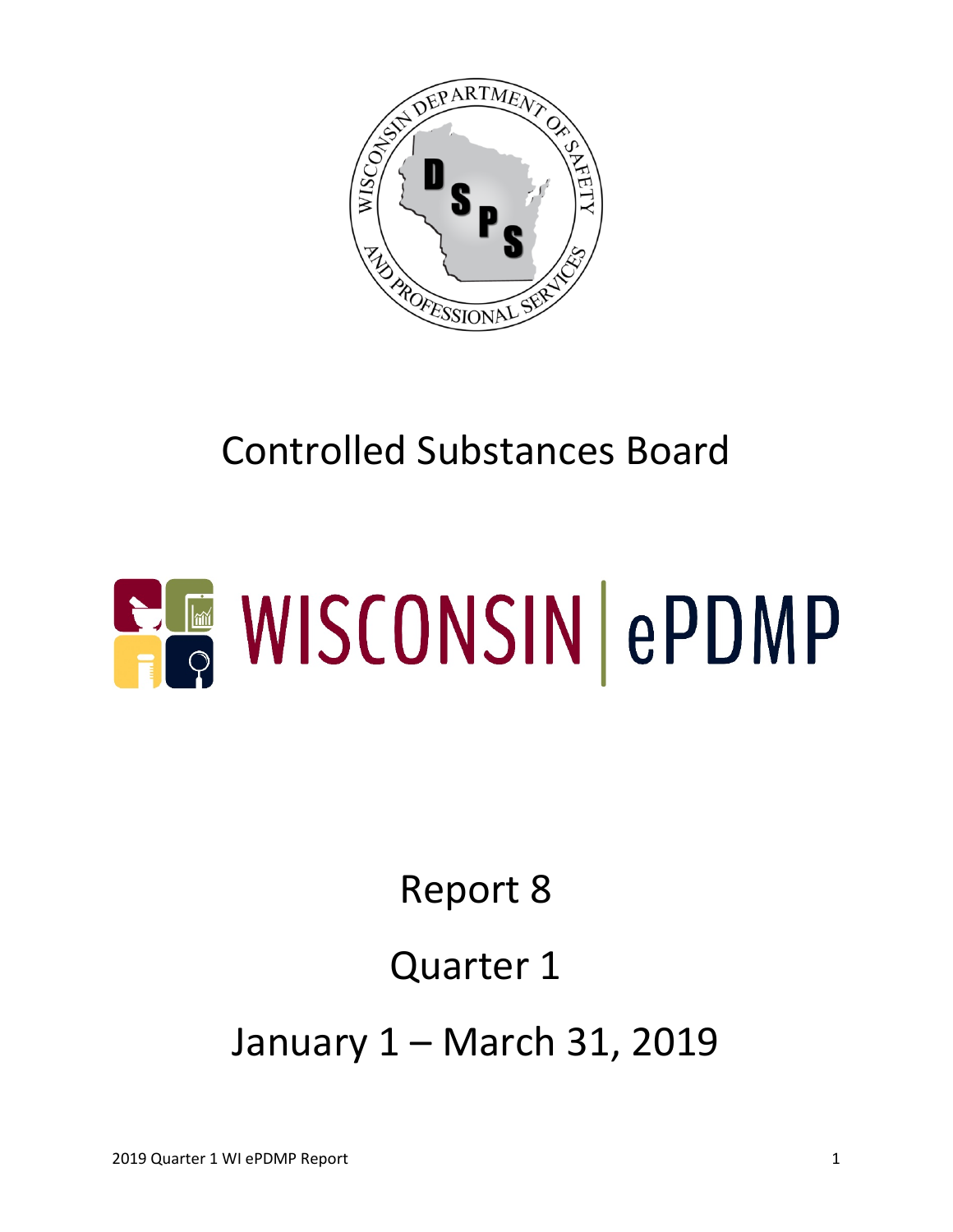#### Contact Information

#### **Wisconsin Controlled Substances Board Chairperson: Doug Englebert**

#### **Members:**

| Englebert, Doug, Chairperson  | Department of Health Services<br><b>Designated Member</b>                            |  |
|-------------------------------|--------------------------------------------------------------------------------------|--|
| Bloom, Alan, Vice Chairperson | Pharmacologist                                                                       |  |
| Bellay, Yvonne M., Secretary  | Department of Agriculture, Trade and Consumer Protection<br><b>Designated Member</b> |  |
| Barman, Subhadeep             | Psychiatrist                                                                         |  |
| Huck, Leonardo                | Dentistry Board Representative                                                       |  |
| Kallio, Peter J.              | <b>Board of Nursing Representative</b>                                               |  |
| Weitekamp, John               | <b>Pharmacy Board Representative</b>                                                 |  |
| Koresch, Sandy                | <b>Attorney General Designee</b>                                                     |  |
| Westlake, Timothy W.          | <b>Medical Board Representative</b>                                                  |  |

#### **Wisconsin Department of Safety and Professional Services**

4822 Madison Yards Way Madison, WI 53705 608-266-2112 [DSPS@wisconsin.gov](mailto:DSPS@wisconsin.gov) Website[: https://dsps.wi.gov](https://dsps.wi.gov/)

#### **Wisconsin Prescription Drug Monitoring Program**

[PDMP@wisconsin.gov](mailto:PDMP@wisconsin.gov) Website[: https://pdmp.wi.gov/](https://pdmp.wi.gov/)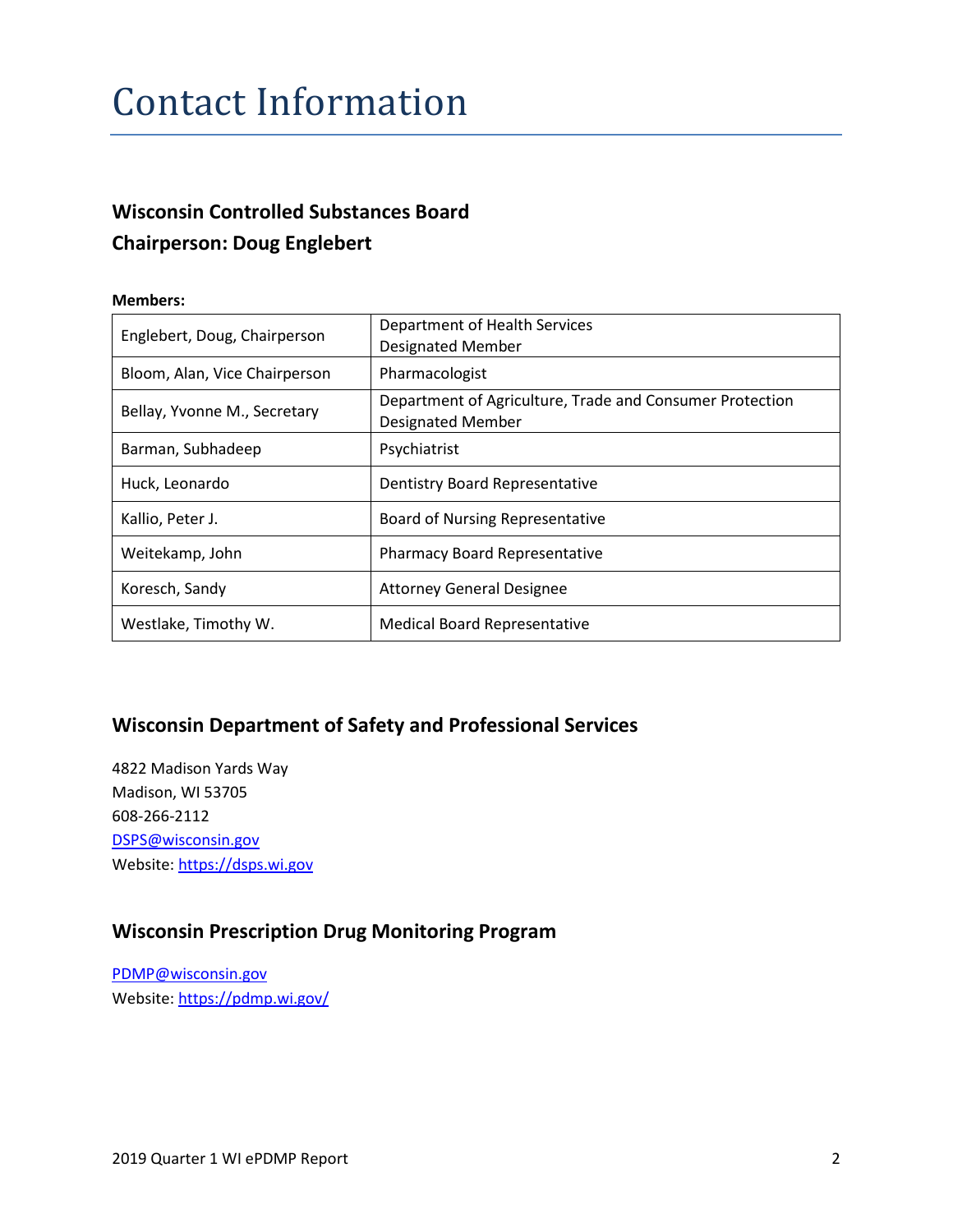## **Table of Contents**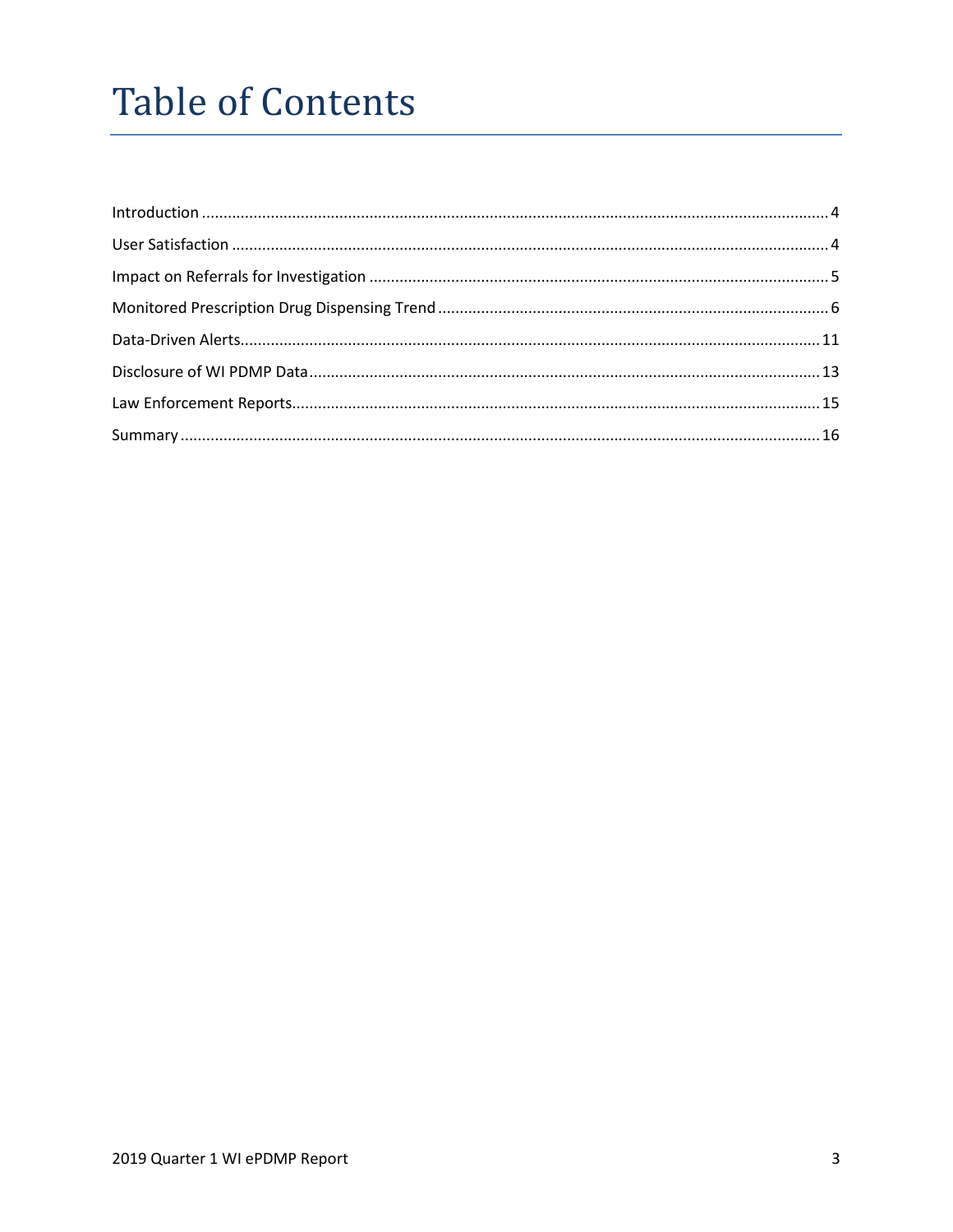# <span id="page-3-0"></span>Introduction

This report is being provided pursuant to ss.  $961.385(5) - (6)$ , Wis. Stats., which requires the Controlled Substances Board (CSB) to submit a quarterly report to the Wisconsin Department of Safety and Professional Services (DSPS) about the Wisconsin Prescription Drug Monitoring Program (WI PDMP). This report is intended to satisfy that requirement for the first quarter of 2019 and will primarily focus on analysis of PDMP data from Q1 2019 and the preceding 12 months. For annual analysis of the WI PDMP from 2015 through 2018, see the Q4 2018 report found at: <https://dsps.wi.gov/Pages/BoardsCouncils/CSB/Reports.aspx>

The WI PDMP was first deployed in June 2013. It is administered by DSPS pursuant to the regulations and policies established by the CSB. An enhanced system, the WI ePDMP, was launched on January 17, 2017, allowing the WI PDMP to become a multi-faceted tool in Wisconsin's efforts to address prescription drug abuse, misuse, and diversion through clinical decision support, prescribing practice assessment, communication among disciplines, and public health surveillance. Effective April 1, 2017, prescribers are required to check the WI ePDMP prior to issuing a prescription order for a monitored prescription drug, defined as controlled substance prescription drugs in Schedules II-V.

The WI ePDMP Public Statistics Dashboard [\(https://pdmp.wi.gov/statistics\)](https://pdmp.wi.gov/statistics) provides interactive data visualizations for much of the data contained in this report, including county-level data for many of the charts.

#### <span id="page-3-1"></span>User Satisfaction

A WI ePDMP user satisfaction survey was conducted in April 2018, and detailed results of the survey were provided in the Q2 2018 report. In brief, the survey was sent to approximately 30,000 registered healthcare professionals and had responses from over 6,000 users, a response rate of 20%. The survey indicated that most users are satisfied with the WI ePDMP, with 77% percent of respondents providing responses of either "Satisfied" or "Very Satisfied."

User-led enhancements identified through the survey and other input mechanisms are currently being refined and prioritized for the 2019 and 2020 development timeline. These enhancements include:

- Streamlining the Patient Report to expand the use of visualization, reduce the need to scroll through the page, and add detail available in the dispensing detail;
- Improving the errorv correction/record voiding process used by dispensers to correct or void a previously reported dispensing record.

User-group feedback will continue to be utilized throughout the development process to ensure enhancements meet the needs of the WI ePDMP users.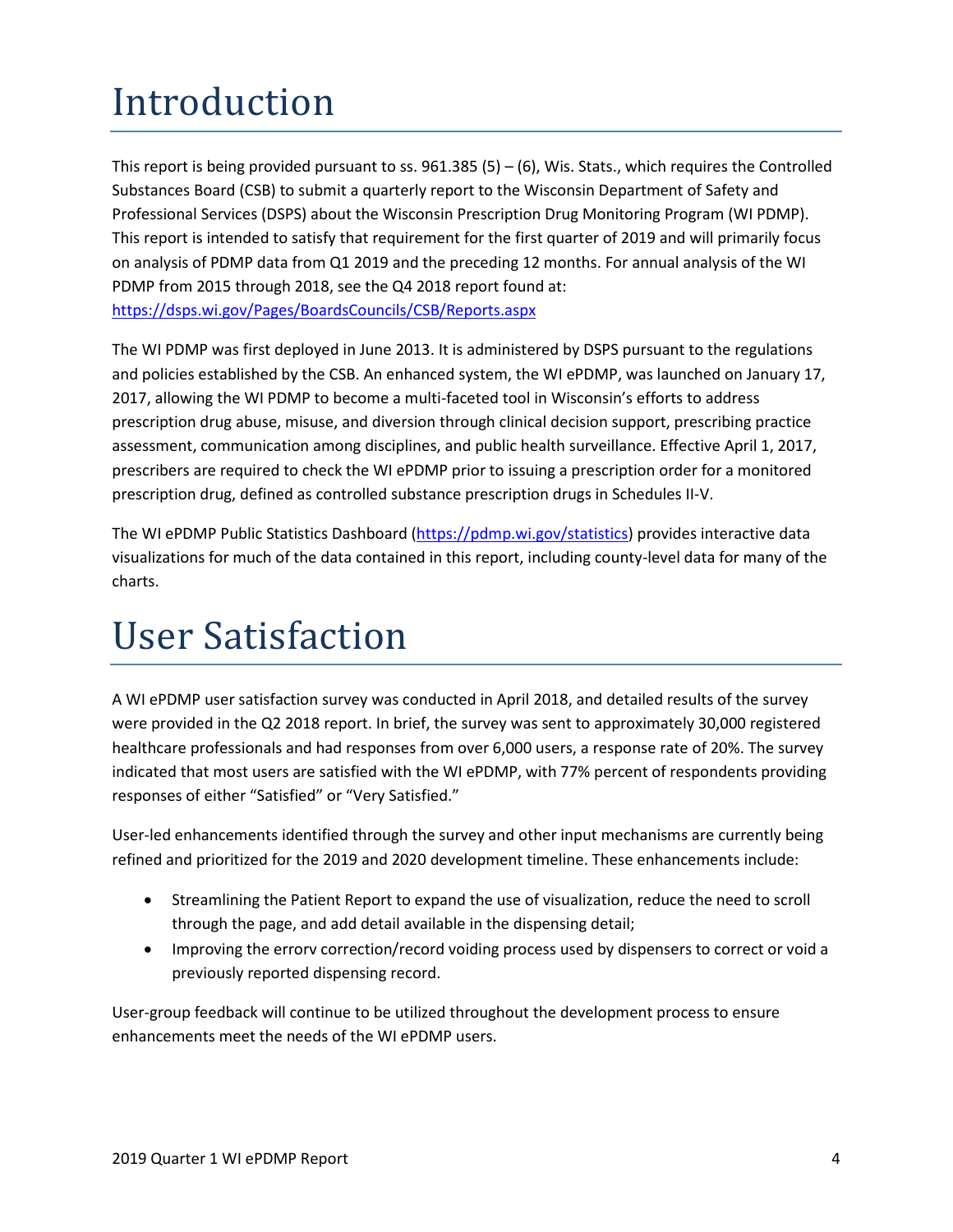## <span id="page-4-0"></span>Impact on Referrals for Investigation

Pursuant to s. 961.385 (2) (f) and (3) (c), Wis. Stats., the CSB may disclose PDMP data to a licensing or regulatory board and refer for discipline a pharmacist, pharmacy, or practitioner who fails to comply with the rules of the Prescription Drug Monitoring Program or if circumstances indicate suspicious or critically dangerous conduct or practices of a pharmacy, pharmacist, practitioner, or patient. In 2018, the CSB Referral Criteria Workgroup was formed to develop recommendations for how the CSB could define suspicious or critically dangerous conduct or practices.

Based on the initial recommendations, the Wisconsin Medical Examining Board (MEB), Dentistry Examining Board (DEB), and Board of Nursing (BON) received summaries of the PDMP dispensing data specific to their professions at their meetings in the fall of 2018. The data focused on opioid dispensing volume for the six-month time period of December 1, 2017 through May 31, 2018. Based on the data presented, the following actions occurred:

- The top seven physician (MD/DO) prescribers and the top seven physician assistant (PA) prescribers, based on opioid dispensing volume for the six-month period, were referred to the MEB.
- The top four dentistry prescribers, based on opioid dispensing volume for the six-month period, were referred to the DEB. An additional 12 dentistry prescribers were referred from the highest 1% of opioid prescribers for the profession for having written prescriptions for over three days without any indication of use of the WI ePDMP.
- The top four Advanced Practice Nurse Prescribers (APNP), based on opioid dispensing volume for the six-month time period, were referred to the BON. The BON requested additional targeted outreach to over 800 APNPs who had an estimated WI ePDMP usage of less than 50% in an effort to educate these prescribers about the requirement to use the PDMP, as well as the tools available in the PDMP that can help promote safe prescribing practices.

The investigation of the referred prescribers is ongoing, with letters issued to the identified medical, dentistry, and nursing licensees in Q4 2018 and Q1 2019. The DSPS Division of Legal Services and Compliance has received responses from the referred licensees and is proceeding with the investigations.

The CSB Referral Criteria Workgroup continues to meet in 2019 to refine the process for using PDMP data to proactively monitor licensees and their prescribing practices for suspicious or critically dangerous conduct or practices and to determine when such activity should result in a referral to the appropriate licensing board. Results of the current investigations will also be used by the CSB Referral Criteria Workgroup to guide the process of proactive monitoring and referrals.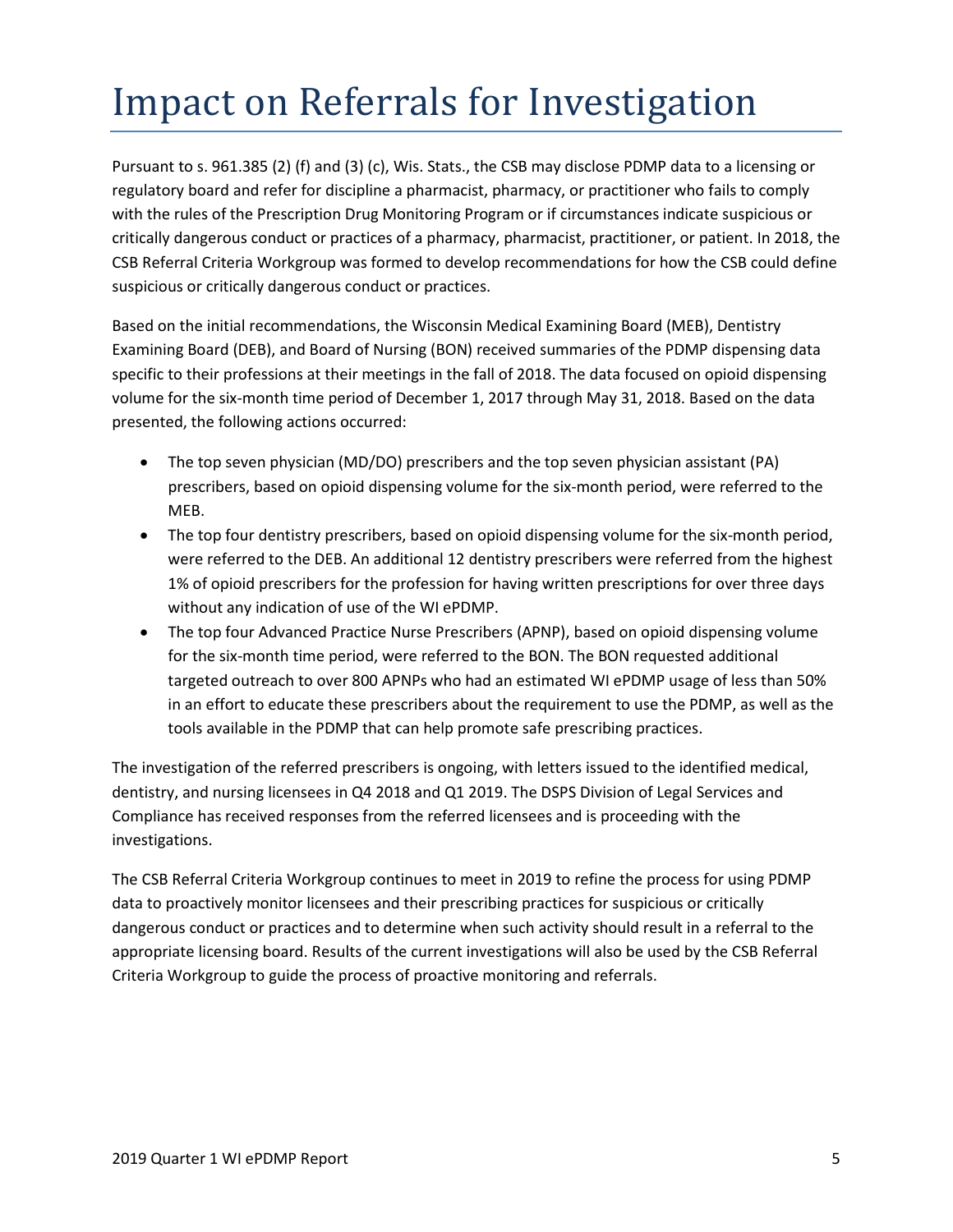# <span id="page-5-0"></span>Monitored Prescription Drug Dispensing Trend

Overall, the trend of decreased dispensing of monitored prescription drugs continues in Wisconsin. Beginning in Q1 2016, the dispensing of both opioids and benzodiazepines has decreased each quarter. Dispensing of stimulants has been variable by quarter between increased and decreased dispensing with no overall change in dispensing volume.

From Q4 2018 to Q1 2019 specifically, there was a 5% reduction in the number of monitored prescription drugs dispensed, the highest reduction per quarter since Q2 2017. This equates to an overall 7% reduction from the dispensing levels of Q1 2018.



Opioid dispensing from Q4 2018 to Q1 2019 decreased by 5%, the highest reduction from a previous quarter since Q2 2017. This equates to a 9% reduction from the dispensing levels of Q1 2018.

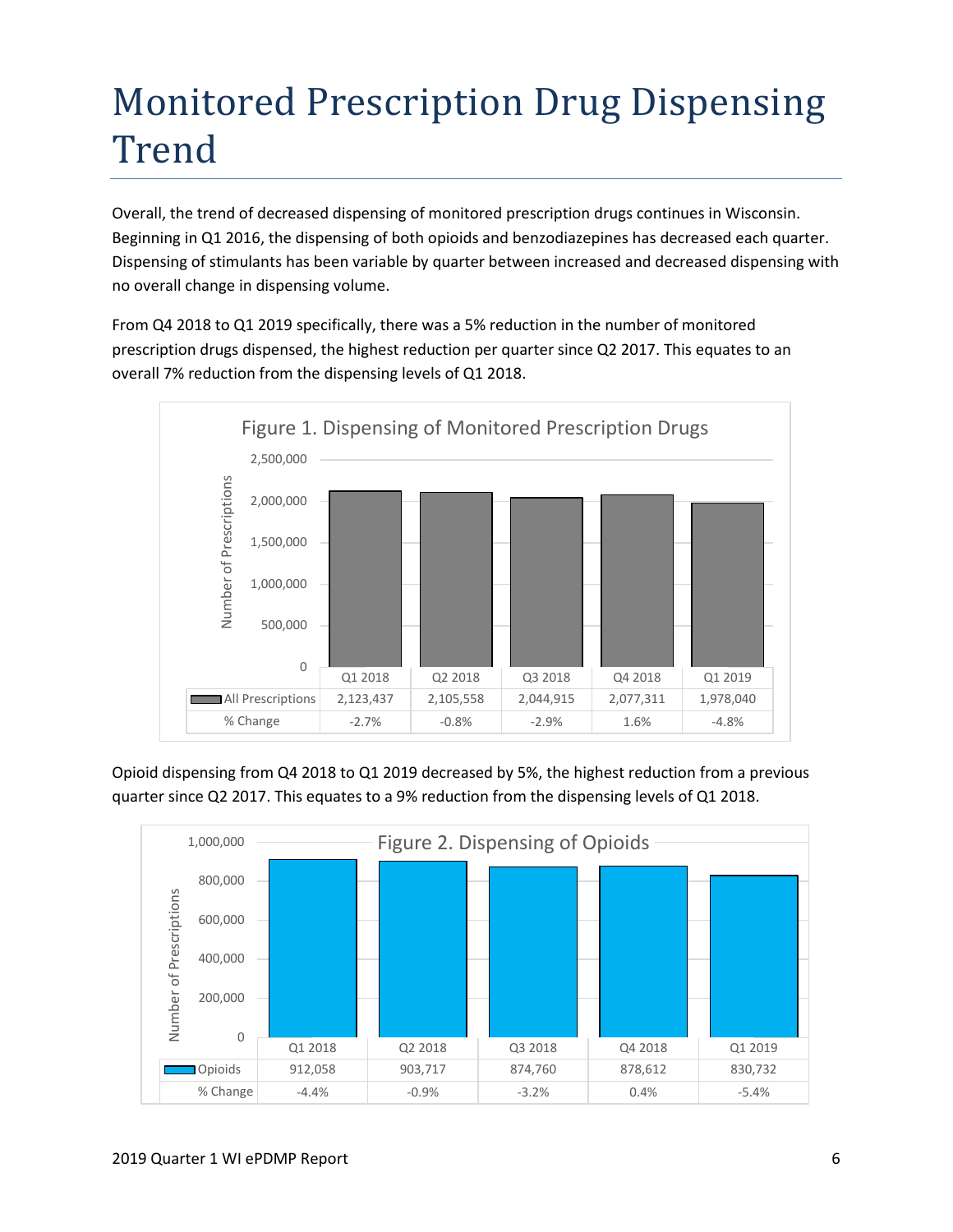Benzodiazepine dispensing from Q4 2018 to Q1 2019 also decreased by 5%, the highest reduction from a previous quarter since Q2 2017. This equates to an overall 7% reduction from the dispensing levels of Q1 2018.



Dispensing of stimulants continues to fluctuate quarterly between increased and decreased dispensing. Dispensing for Q1 2019 decreased by 3% from Q4 2018. Overall, dispensing of stimulants remains unchanged from the dispensing levels of Q1 2018.

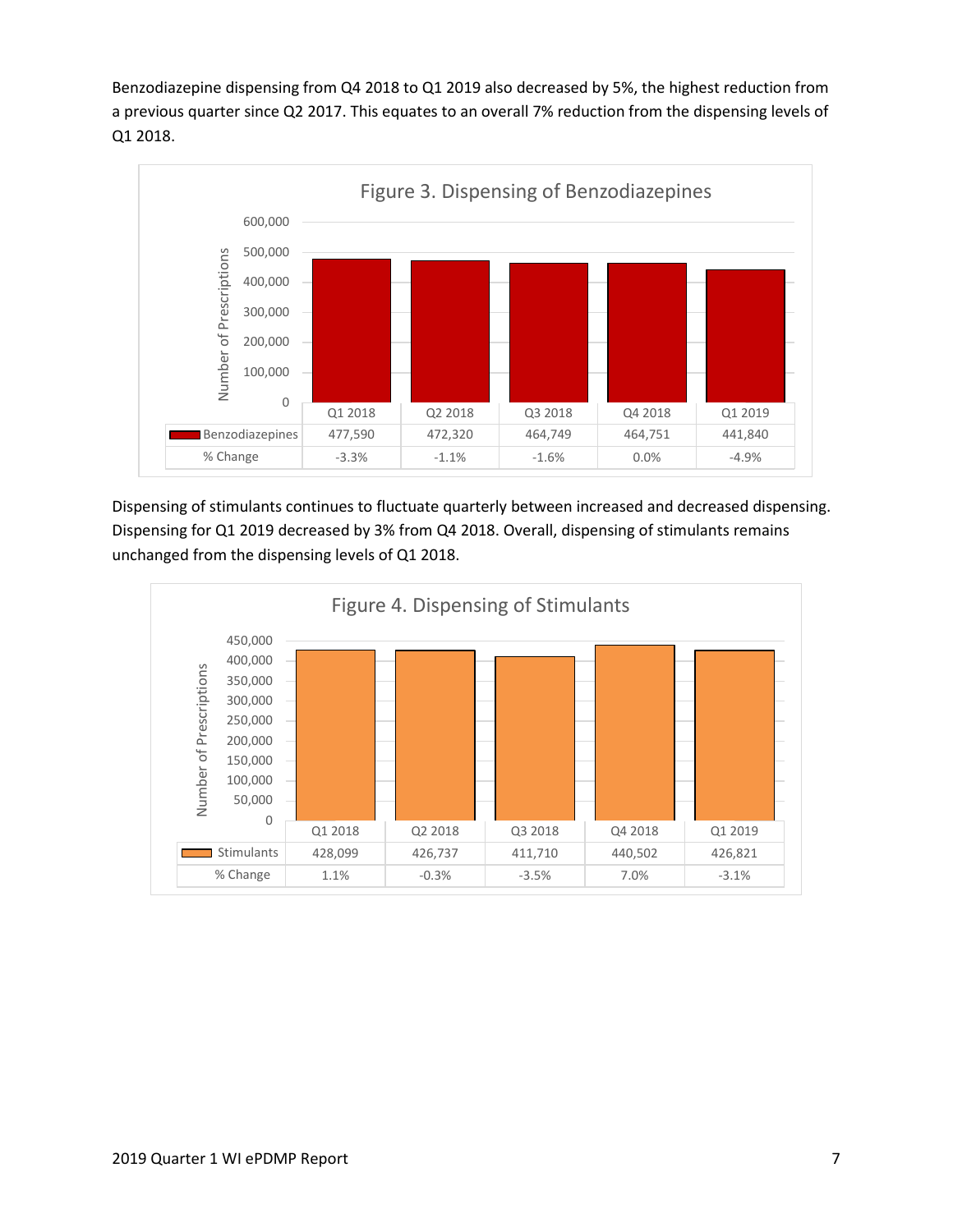#### **Top 15 Dispensed Monitored Prescription Drugs**

Table 1 shows the top 15 most dispensed monitored prescription drugs in Q1 2019 compared to Q4 2018, ranked in order of the number of prescriptions dispensed in Q1 2019. The top 15 monitored prescription drugs dispensed make up almost 88% of the dispensing for any given quarter.

The rate of pharmacy-dispensed Buprenorphine HCl-Naloxone HCl Dihydrate, one of the medications commonly used as part of Medication-Assisted Treatment (MAT) for opioid use disorder, continues to rise. Buprenorphine HCl-Naloxone HCl Dihydrate moved into the 15<sup>th</sup> spot of the most dispensed monitored prescription drugs in Q3 2018 and is the 14<sup>th</sup> most dispensed monitored prescription drug in Q1 2019.

| Table 1. Top 15 Dispensed Monitored Prescription Drug by Dispensing |                                             |                   |                              |                              |                   |
|---------------------------------------------------------------------|---------------------------------------------|-------------------|------------------------------|------------------------------|-------------------|
|                                                                     | <b>Drug Name</b>                            | <b>Drug Class</b> | Q1 2019<br><b>Dispensing</b> | Q4 2018<br><b>Dispensing</b> | Percent<br>Change |
| $\mathbf{1}$                                                        | Hydrocodone-Acetaminophen                   | Opioid            | 273,433                      | 291,570                      | $-6.2%$           |
| $\overline{2}$                                                      | Amphetamine-<br>Dextroamphetamine           | Stimulant         | 196,595                      |                              | $-3.2%$           |
| 3                                                                   | <b>Tramadol HCI</b>                         | Opioid            | 166,730                      | 173,385                      | $-3.8%$           |
| 4                                                                   | Lorazepam                                   | Benzodiazepine    | 138,998                      |                              | $-4.4%$           |
| 5                                                                   | Alprazolam                                  | Benzodiazepine    | 134,266                      | 141,635                      | $-5.2%$           |
| 6                                                                   | Oxycodone HCl                               | Opioid            | 130,541                      | 139,873                      | $-6.7%$           |
| $\overline{7}$                                                      | Clonazepam                                  | Benzodiazepine    | 115,643                      | 121,287                      | $-4.7%$           |
| 8                                                                   | Zolpidem Tartrate                           | Other             | 109,582                      | 116,571                      | $-6.0%$           |
| 9                                                                   | Methylphenidate HCl                         | Stimulant         | 96,697                       | 100,589                      | $-3.9%$           |
| 10                                                                  | Lisdexamfetamine Dimesylate                 | Stimulant         | 95,789                       | 98,069                       | $-2.3%$           |
| 11                                                                  | Oxycodone w/ Acetaminophen                  | Opioid            | 86,402                       | 94,529                       | $-8.6%$           |
| 12                                                                  | Pregabalin                                  | Other             | 57,650                       | 61,558                       | $-6.3%$           |
| 13                                                                  | Diazepam                                    | Benzodiazepine    | 46,636                       | 49,857                       | $-6.5%$           |
| 14                                                                  | Buprenorphine HCl-Naloxone HCl<br>Dihydrate | Opioid            | 44,561                       | 43,122                       | 3.3%              |
| 15                                                                  | Morphine Sulfate                            | Opioid            | 41,542                       | 45,087                       | $-7.9%$           |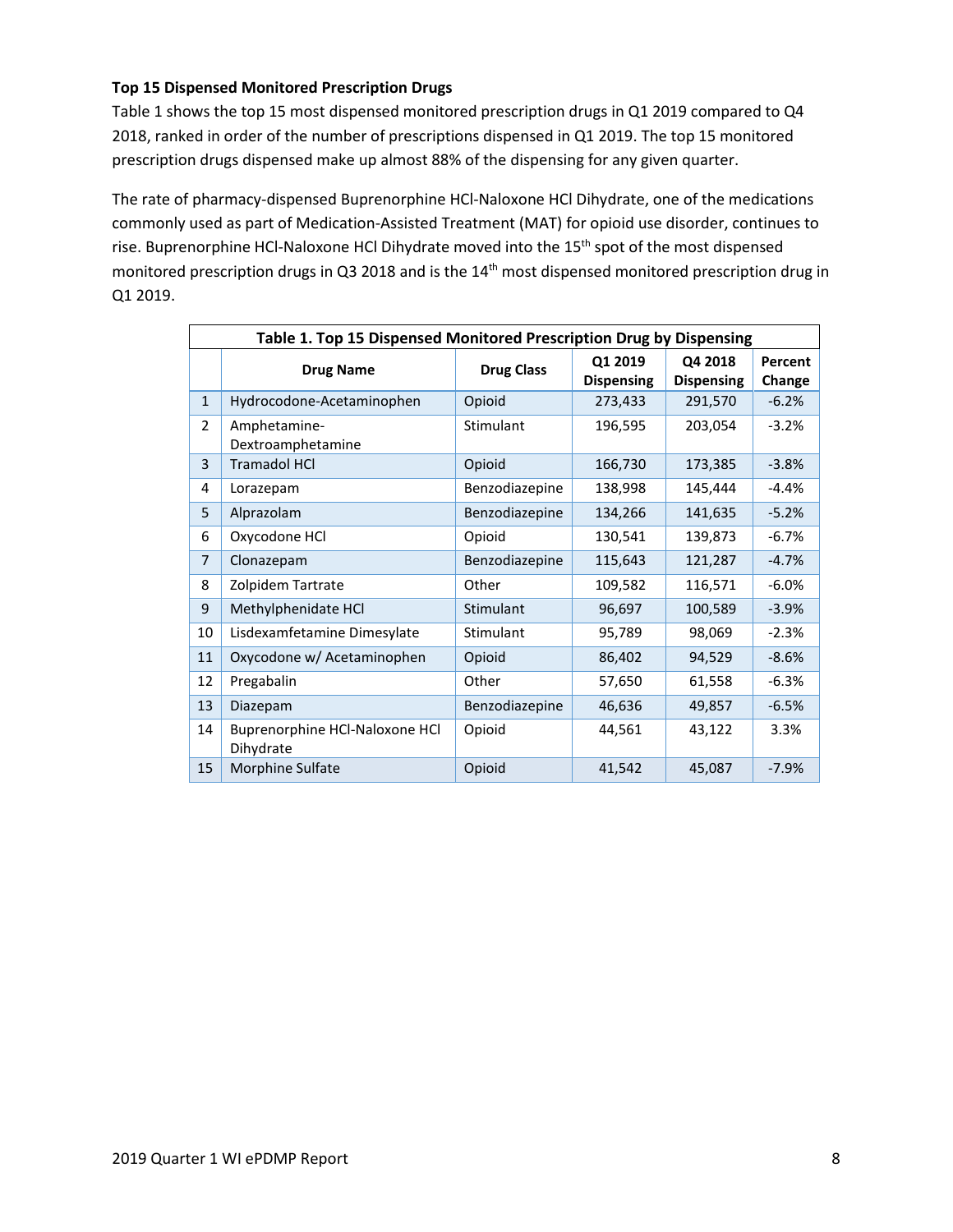The rate of pharmacy-dispensed Buprenorphine HCl-Naloxone HCl Dihydrate increased by 3% in Q1 2019, which equates to an increase of 21% in the past 12 months. Note that this does not include dispensings that occur at an opioid treatment program due to federal regulation 42 CFR Part 2, which prohibits federally funded opioid treatment programs from submitting dispensing data to state PDMPs.

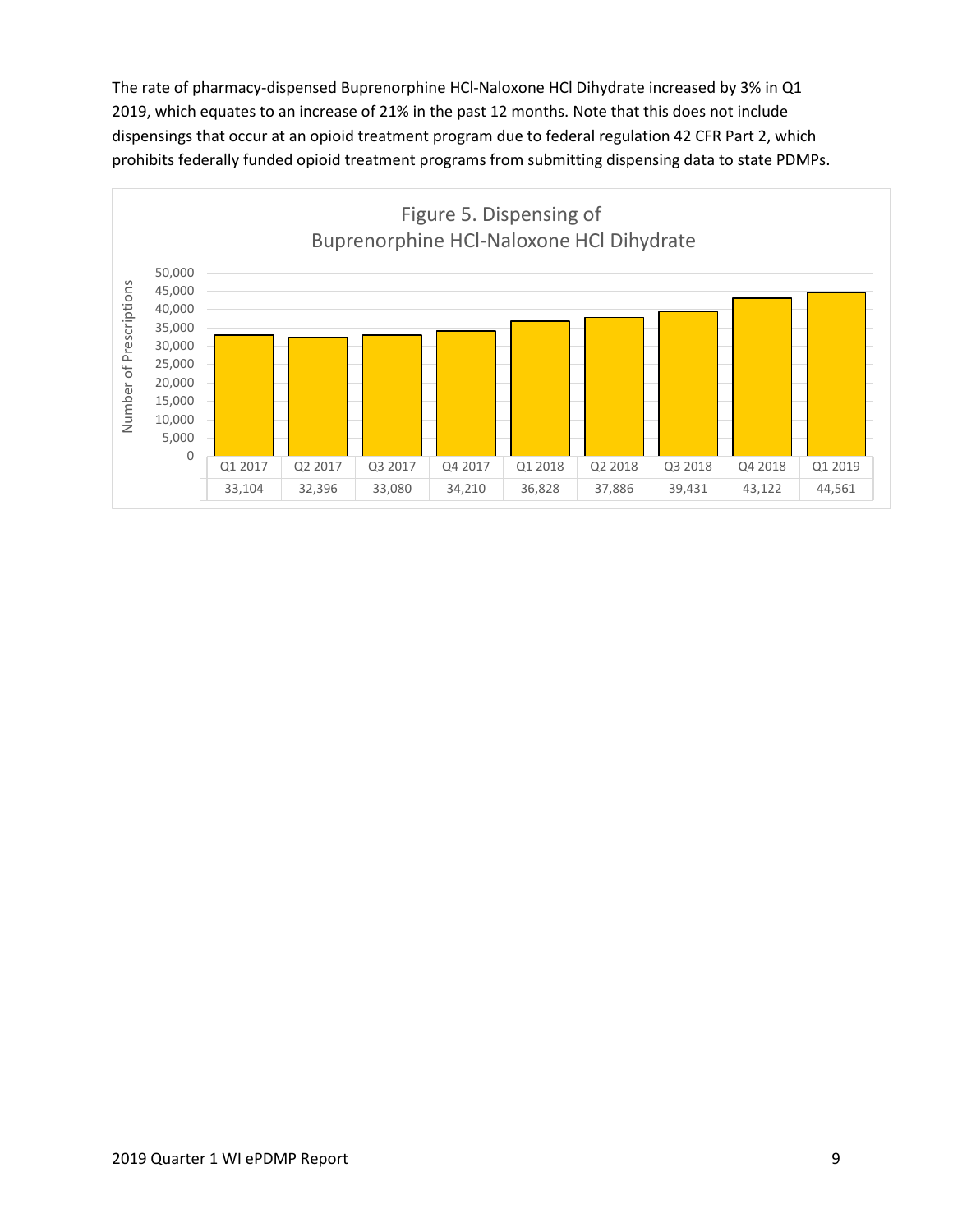Table 2 below shows the top 15 most dispensed monitored prescription drugs in Q1 2019 compared to Q4 2018, ranked in order of total quantity of pills, or doses, dispensed in Q1 2019, rather than number of prescription orders filled.

| Table 2. Top 15 Dispensed Monitored Prescription Drug by Pill (Dose) Volume |                                             |                   |                        |                        |                   |
|-----------------------------------------------------------------------------|---------------------------------------------|-------------------|------------------------|------------------------|-------------------|
|                                                                             | <b>Drug Name</b>                            | <b>Drug Class</b> | Q1 2019 Pill<br>(Dose) | Q4 2018 Pill<br>(Dose) | Percent<br>Change |
| $\mathbf{1}$                                                                | Hydrocodone-Acetaminophen                   | Opioid            | 13,790,909             | 14,965,935             | $-7.9%$           |
| $\overline{2}$                                                              | <b>Tramadol HCI</b>                         | Opioid            | 10,514,082             | 11,682,290             | $-10.0\%$         |
| $\overline{3}$                                                              | Amphetamine-<br>Dextroamphetamine           | Stimulant         | 9,318,821<br>9,614,784 |                        | $-3.1%$           |
| 4                                                                           | Oxycodone HCl                               | Opioid            | 8,898,163              | 9,827,267              | $-9.5%$           |
| 5                                                                           | Alprazolam                                  | Benzodiazepine    | 7,255,412              | 7,833,691              | $-7.4%$           |
| 6                                                                           | Clonazepam                                  | Benzodiazepine    | 6,448,139              | 6,897,058              | $-6.5%$           |
| $\overline{7}$                                                              | Lorazepam                                   | Benzodiazepine    | 6,165,062              | 6,584,221              | $-6.4%$           |
| 8                                                                           | Oxycodone w/ Acetaminophen                  | Opioid            | 5,633,679<br>6,165,772 |                        | $-8.6%$           |
| 9                                                                           | Methylphenidate HCl                         | Stimulant         | 4,543,997<br>4,347,892 |                        | $-4.3%$           |
| 10                                                                          | Pregabalin                                  | Other             | 4,212,727<br>4,563,222 |                        | $-7.7%$           |
| 11                                                                          | Zolpidem Tartrate                           | Other             | 3,639,948<br>3,900,323 |                        | $-6.7%$           |
| 12                                                                          | Lisdexamfetamine Dimesylate                 | Stimulant         | 2,989,651              | 3,061,118              | $-2.3%$           |
| 13                                                                          | Morphine Sulfate                            | Opioid            | 2,357,519              | 2,556,091              | $-7.8%$           |
| 14                                                                          | Diazepam                                    | Benzodiazepine    | 1,794,964              | 1,953,973              | $-8.1%$           |
| 15                                                                          | Buprenorphine HCl-Naloxone HCl<br>Dihydrate | Opioid            | 1,375,269              | 1,365,001              | 0.8%              |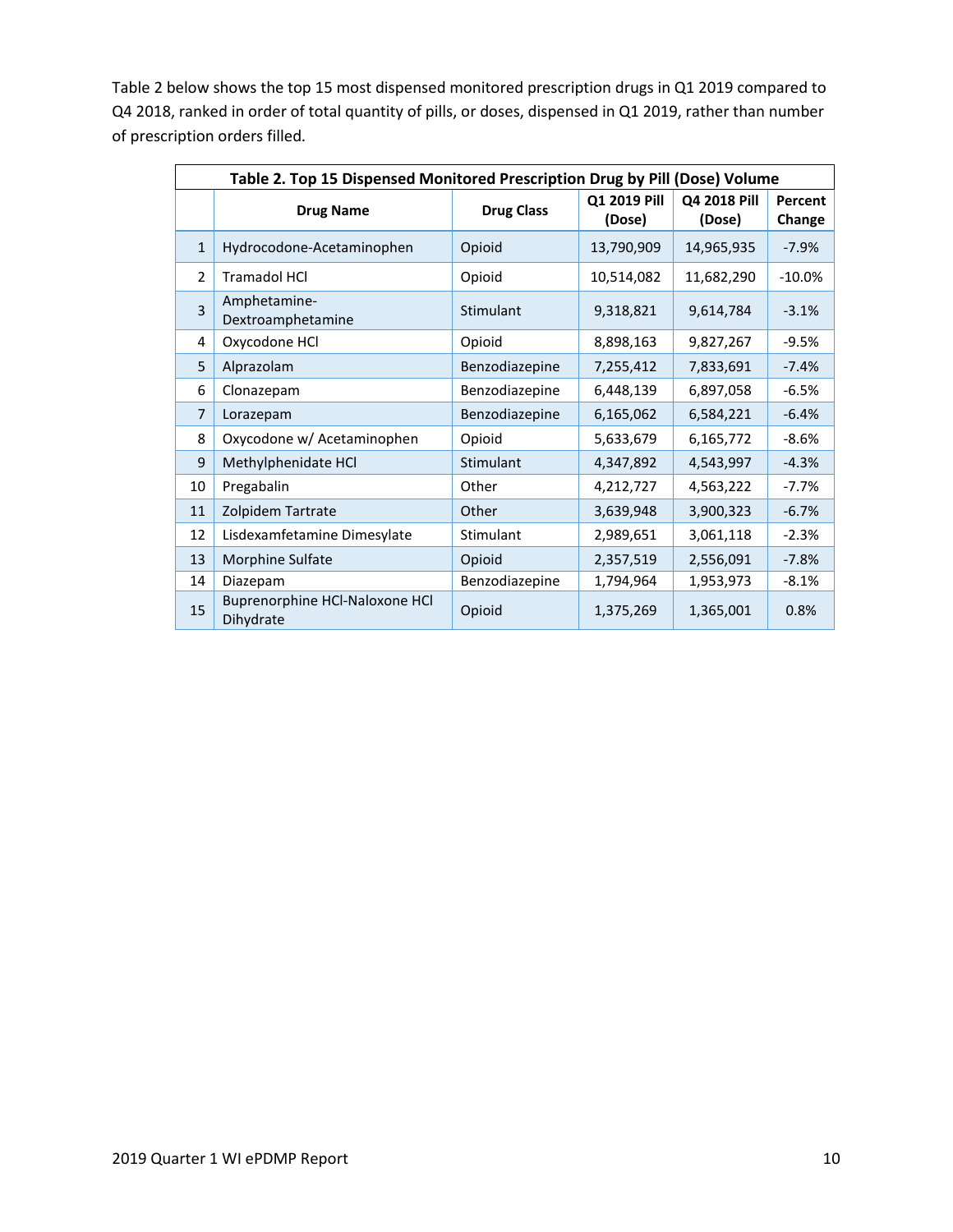## <span id="page-10-0"></span>Data-Driven Alerts

The WI ePDMP application uses sophisticated data analytics to assess a patient's monitored prescription drug history. Analytics are performed on the patient's prescription history to identify and alert WI ePDMP users to potential indications of abuse, diversion, or overdose risk, such as high morphine milligram equivalent doses, overlapping benzodiazepine and opioid prescriptions, and multiple prescribers or dispensers. Data-driven alerts are presented on the patient report as way to call attention to specific detail from the dispensing data.

The 6 types of data-driven concerning patient history alerts are:

- 1. *Concurrent Benzodiazepine and Opioid Prescription Alert*, which indicates when a patient's active current prescriptions include both an opioid and a benzodiazepine, a combination that significantly increases the patient's risk of overdose.
- 2. *High Current Daily Dose of Opioids Alert*, which indicates when a patient's active current prescriptions are estimated to provide a daily dose of opioids that exceeds 90 morphine milligram equivalent (MME), thereby increasing the patient's risk of overdose.
- 3. *Long-Term Opioid Therapy with Multiple Prescribers Alert*, which indicates when a patient has been prescribed at least one opioid prescription from two or more prescribers for 90 or more days.
- 4. *Early Refill Alert*, which indicates when a patient has refilled a controlled substance prescription two or more days earlier than the expected refill date based on the estimated duration of the prescription calculated and reported by the pharmacy.
- 5. *Multiple Prescribers or Pharmacies Alert*, which indicates that the patient has obtained prescriptions from at least five prescribers or five pharmacies within the previous 90 days. The five prescribers or dispensers may be associated with the same clinic, practice or location, but the WI ePDMP still views them as separate prescribers/dispensers. This alert is not a direct indication of doctor shopping; it is simply a flag for further inspection of the dispensing history.
- 6. *Multiple Same Day Prescriptions Alert*, which indicates when a patient has received the same controlled substance drug from multiple prescribers or pharmacies on the same day.

Overall, there was a 9% reduction in the number of concerning patient history alerts generated by analytics of the dispensing data from Q4 2018 to Q1 2019. Specifically, the alerts for Multiple Prescribers or Pharmacies, an alert that may be an indication of "doctor shopping," decreased in occurrence by 5%. The occurrence of High Opioid Daily Dose alerts decreased by 13%, and Concurrent Benzodiazepine and Opioid alerts decreased by 8%. There was an increase in frequency of occurrence for Multiple Same Day Prescriptions in Q1 2019; however, when compared to Q1 2018, the occurrence rate for that alert type has decreased by over 20%. This is also the least frequent of alert types, making up only approximately 1% of all data-driven alerts.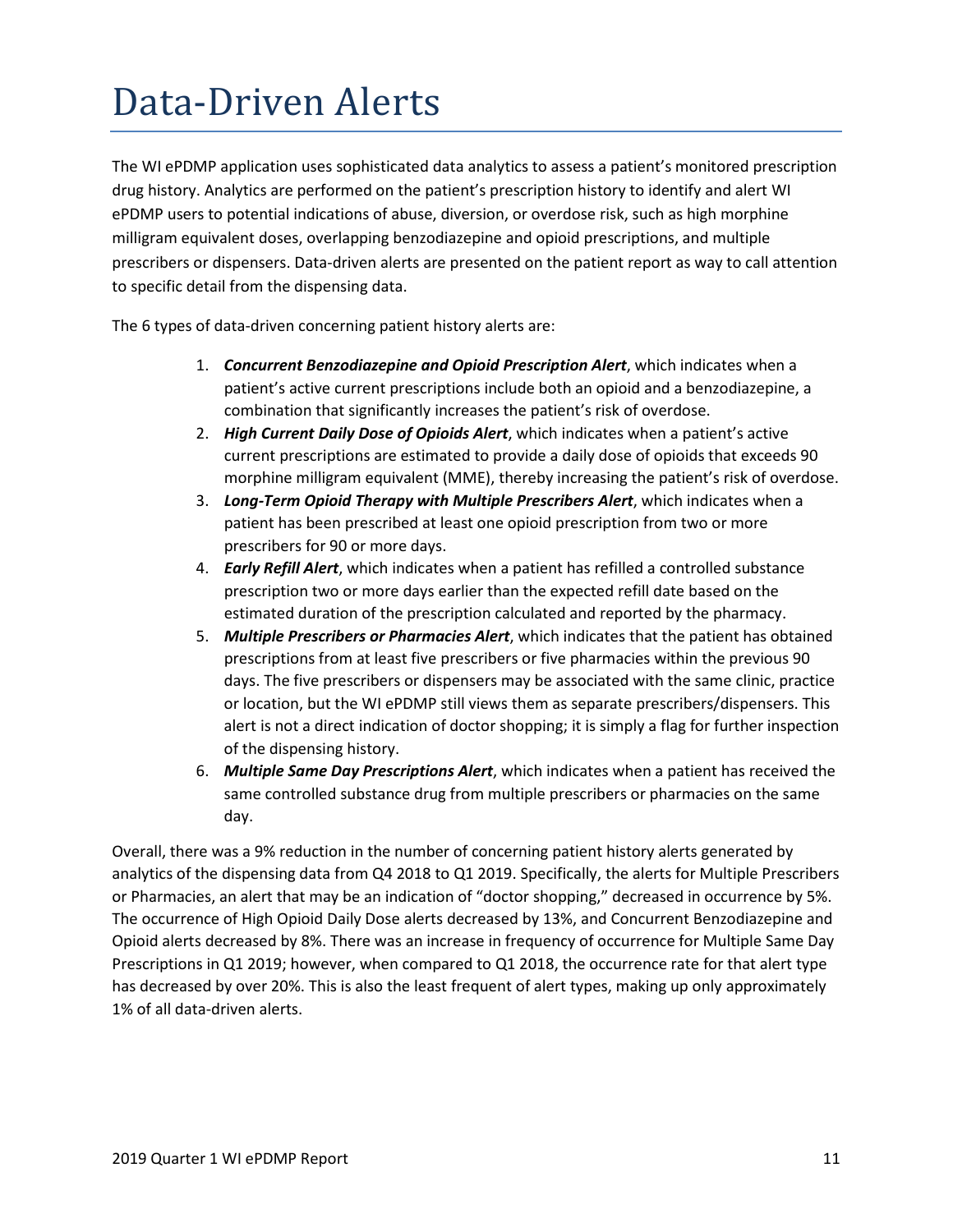See Table 3 and Figure 6 for detail on the overall volume of alerts by alert type as well as the percent change that occurred from Q4 2018 to Q1 2019.

| <b>Table 3. Concerning Patient History Alerts</b><br>Listed by Volume of Alerts Generated in Q1 2019 |                                                                  |        |         |          |  |  |  |
|------------------------------------------------------------------------------------------------------|------------------------------------------------------------------|--------|---------|----------|--|--|--|
|                                                                                                      | Q1 2019<br>Q4 2018<br><b>Percent Change</b><br><b>Alert Type</b> |        |         |          |  |  |  |
| $\mathbf{1}$                                                                                         | Concurrent Benzodiazepine and Opioid                             | 25,590 | 27,742  | $-7.8%$  |  |  |  |
| $\overline{\phantom{a}}$                                                                             | Long Term Opioid Therapy                                         | 21,991 | 23,588  | $-6.8%$  |  |  |  |
| $\overline{3}$                                                                                       | High Opioid Daily Dose                                           | 21,838 | 25,094  | $-13.0%$ |  |  |  |
| $\overline{a}$                                                                                       | Early Refill                                                     | 15,799 | 17,988  | $-12.2$  |  |  |  |
| 5                                                                                                    | <b>Multiple Prescribers or Pharmacies</b>                        | 12,964 | 13,645  | $-5.0%$  |  |  |  |
| 6                                                                                                    | Multiple Same Day Prescriptions                                  | 1,185  | 1,038   | 14.2%    |  |  |  |
|                                                                                                      | <b>All Alert Types</b>                                           | 99,367 | 109,095 | $-8.9%$  |  |  |  |

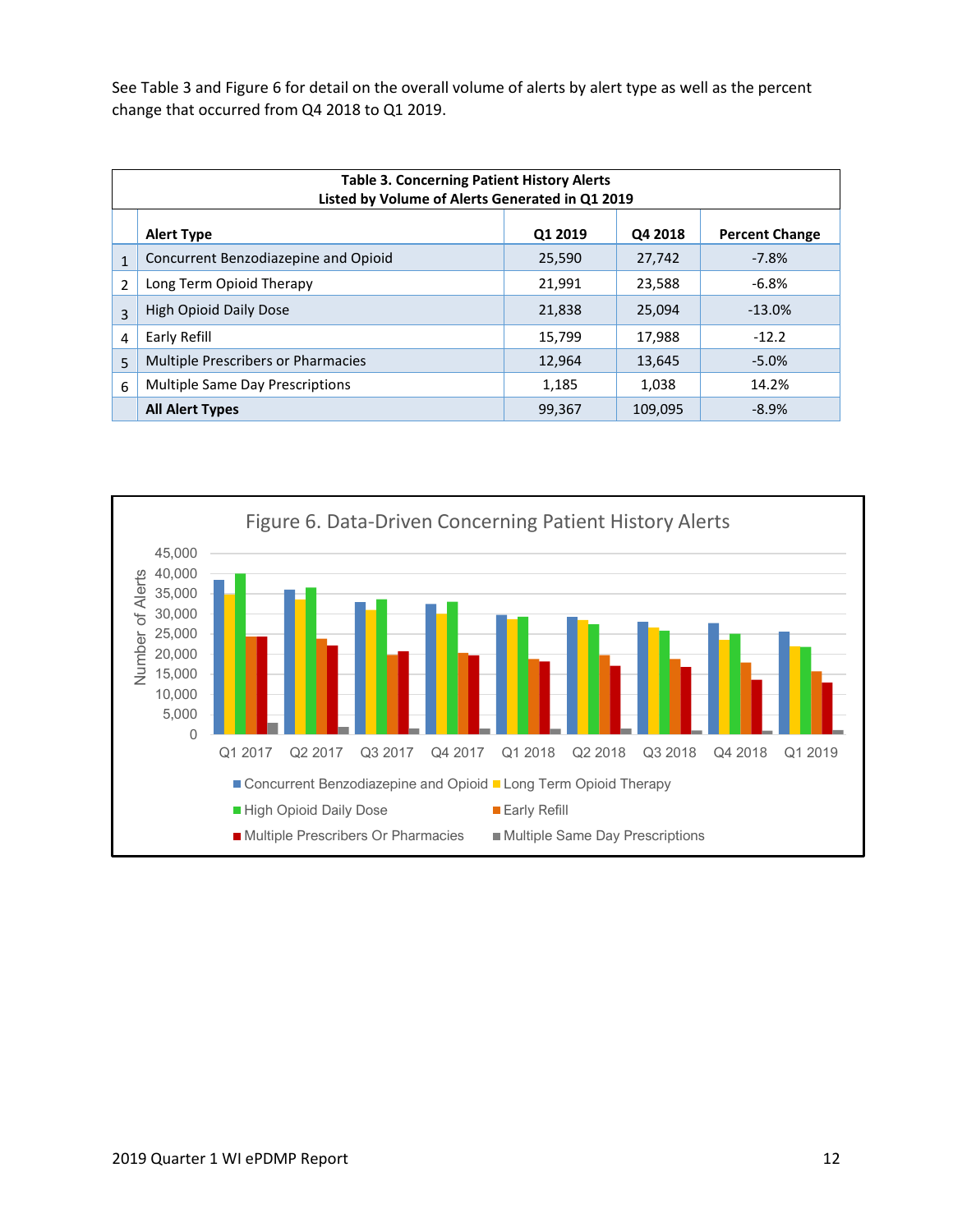# <span id="page-12-0"></span>Disclosure of WI PDMP Data

Between January 1 and March 30, 2019, healthcare users made a total of 1,832,655 patient queries. Breaking down the queries by user type shows that 44% of the queries were performed by delegates of prescribers or pharmacists, 36% were performed by prescribers, 17% by pharmacists, and 3% by other non-prescribing healthcare professionals. The number of queries per month is remaining consistent even with the overall decreases seen in the dispensing of monitored prescription drugs.



The WI ePDMP is currently connected to 18 other state PDMPs via the National Association of Boards of Pharmacy's PMP InterConnect (PMPi). This allows healthcare users to expand the WI ePDMP patient query to return results from PDMPs in other states, including border states such as Minnesota, Michigan, Illinois, Iowa and Indiana. The most recent state to be added to the list of states with which the WI ePDMP is connected via the PMPi is Florida.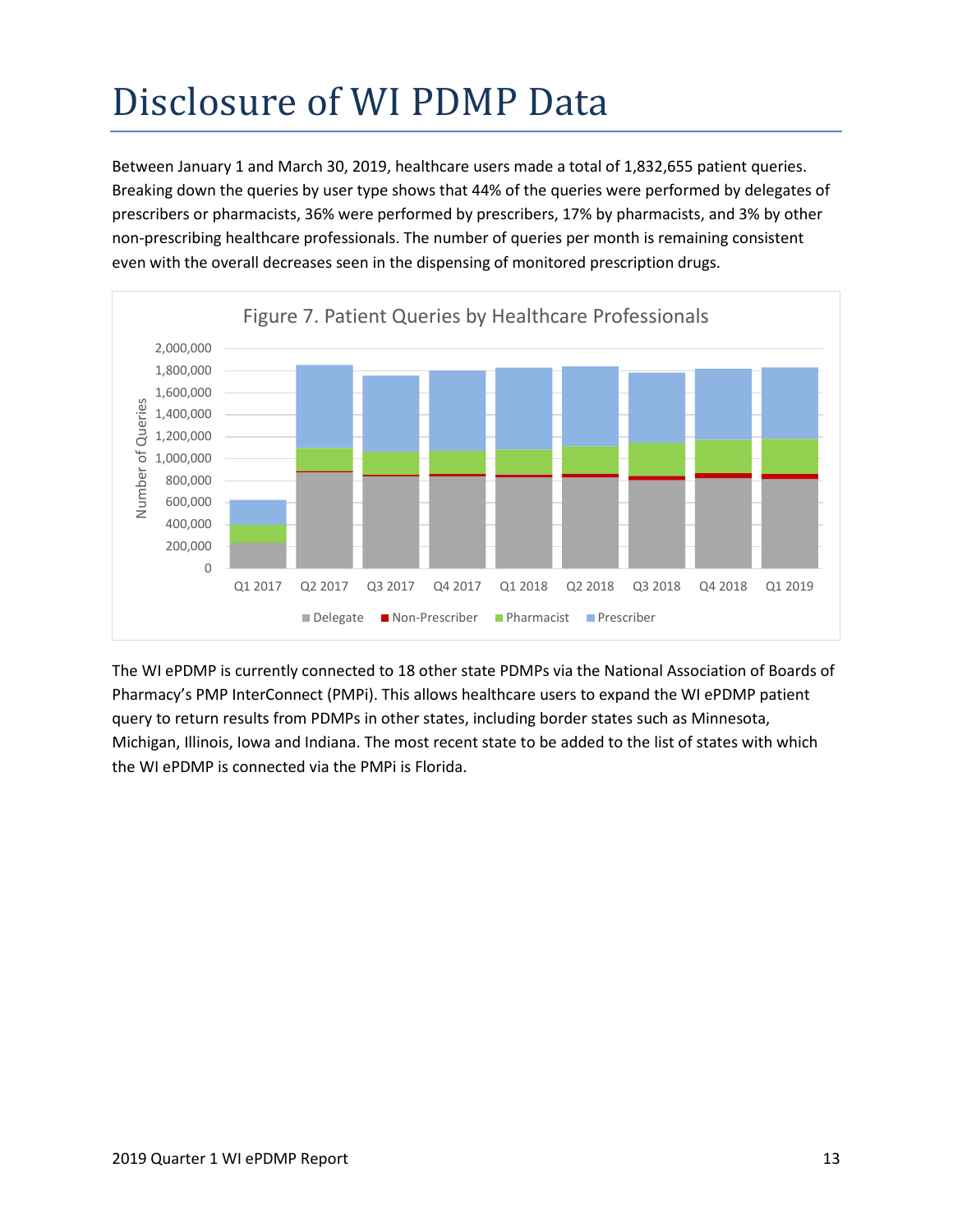As of March 30, 2019, healthcare professionals from 14 health systems in Wisconsin have one-click access to the PDMP from within their electronic health record (EHR) platform. In Q1 2019, 44% of patient queries were through the direct EHR integration, which is consistent with the Q4 2018 query volume by source. Additional health systems have expressed interest in initiating the single-sign-on option from within their EHR.



Authorized individuals from non-healthcare groups made a total of 420 requests for PDMP data in Q1 2019, which is a 10% increase over the previous quarter.

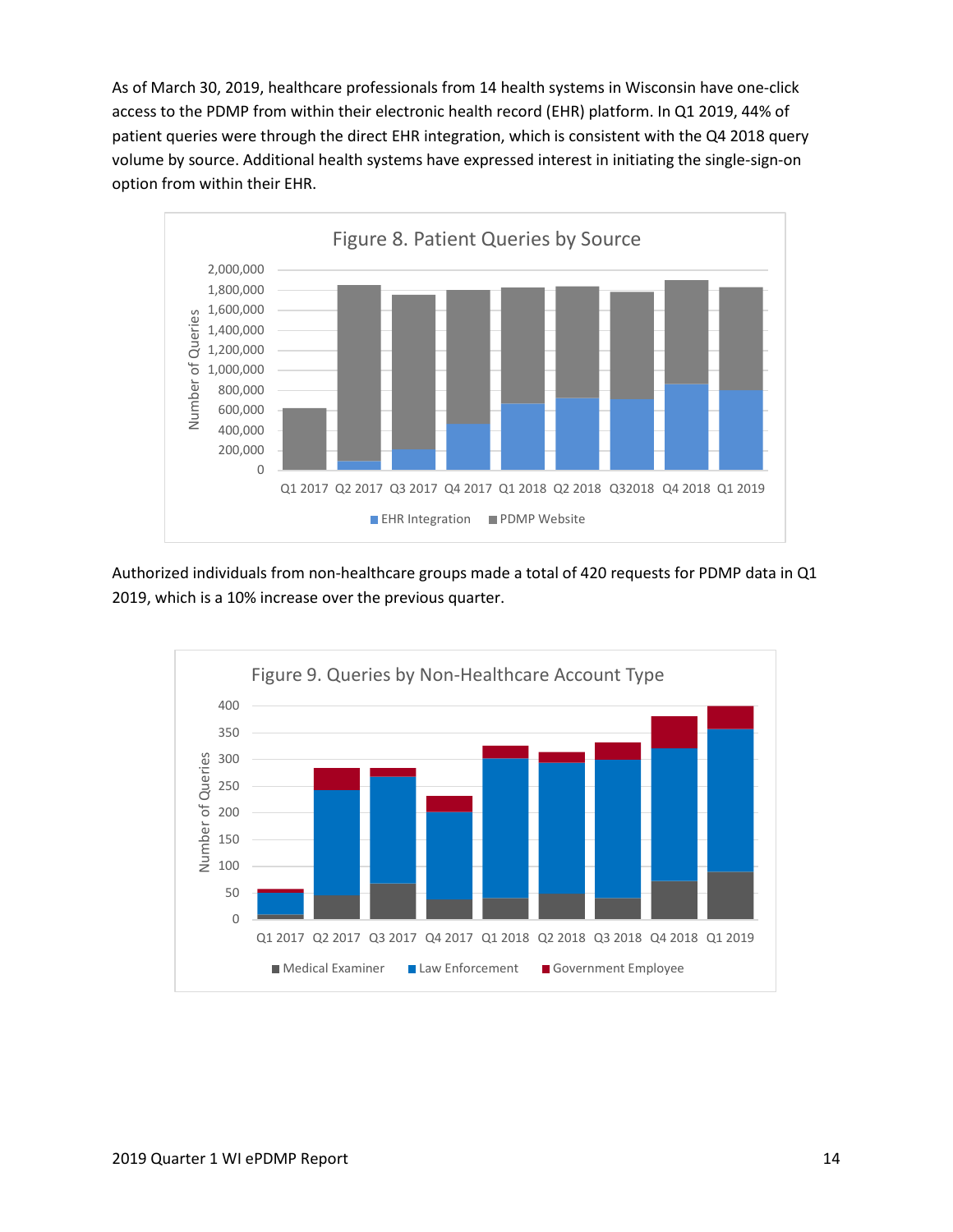## <span id="page-14-0"></span>Law Enforcement Reports

In Q1 2019 there were 559 events reported to the WI ePDMP by Wisconsin law enforcement agencies as required by s. [961.37 \(3\) \(a\),](https://docs.legis.wisconsin.gov/document/statutes/961.37(3)(a)) Wis. Stat. The law requires the agencies to submit a report in each of the following situations:

- 1. When a law enforcement officer receives a report of a stolen controlled substance prescription.
- 2. When a law enforcement officer reasonably suspects that a violation of the Controlled Substances Act involving a prescribed drug is occurring or has occurred.
- 3. When a law enforcement officer believes someone is undergoing or has immediately prior experienced an opioid-related drug overdose.
- 4. When a law enforcement officer believes someone died as a result of using a narcotic drug.

Prescribers of patients associated with these events receive a proactive email notice from the WI ePDMP, in addition to the event being captured as an alert on the patient report in the WI ePDMP. Figure 10 shows the number of law enforcement reports submitted to the WI ePDMP by month since the WI ePDMP was launched. There is no statutory requirement for law enforcement agencies to submit their reports within a certain timeframe after the date of the event, and outreach efforts continue to emphasize the value that law enforcemnt reporting brings for healthcare clinical decision making.



The distribution of submission by report type for Q1 2019 remains fairly consistent with the previous reporting:

- 43% of the reports submitted were reports of stolen controlled substance prescriptions
- 25% of the reports submitted were suspected violations of the Controlled Substances Act
- 25% of the reports submitted were suspected non-fatal opioid-related overdose events, and
- 6% of the reports submitted were suspected narcotic-related deaths.